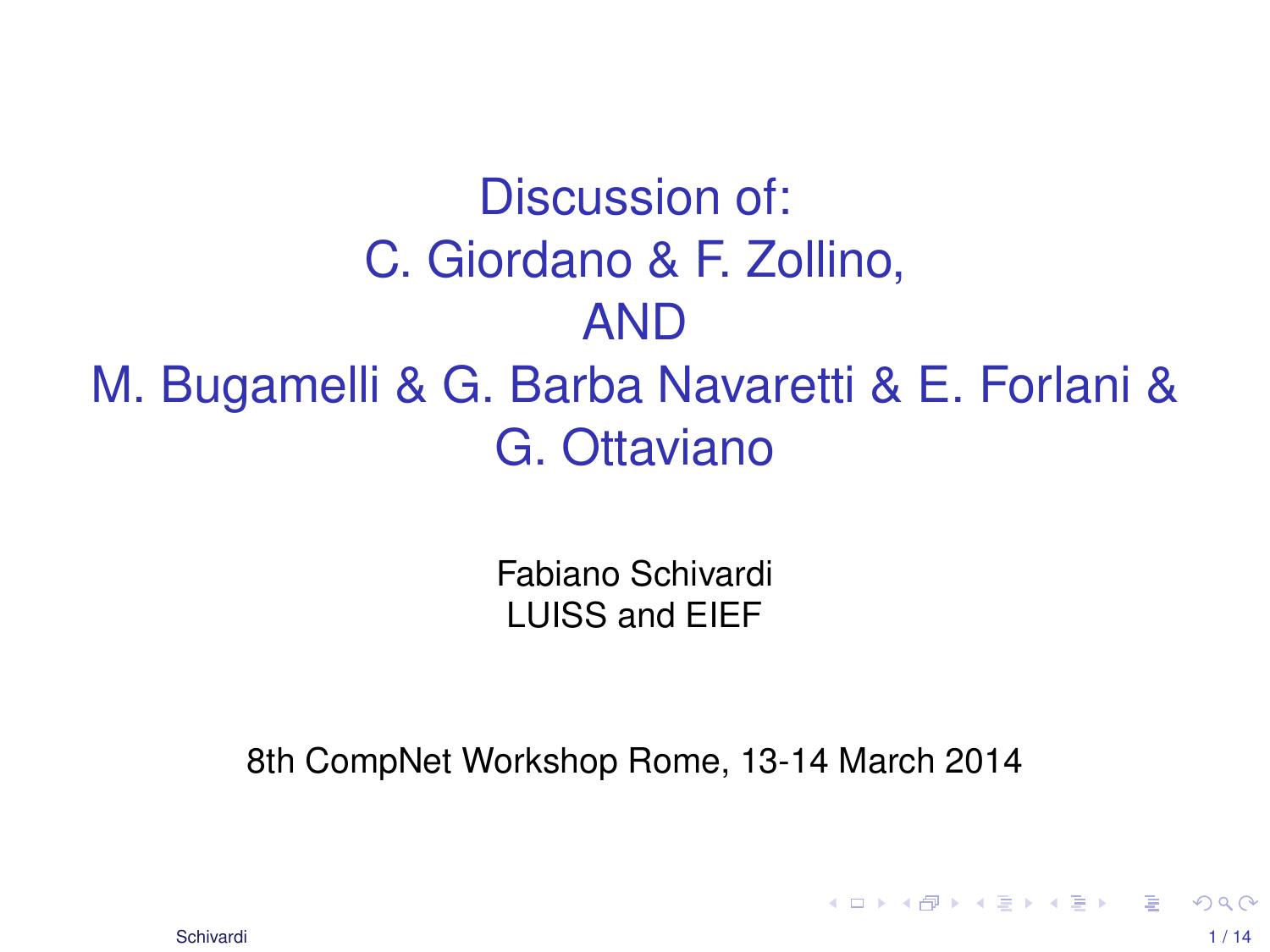Measuring price competition and the impact on external performance of the largest economies in the euro area

- $\triangleright$  Super relevant debate on the divergence in competitiveness between Euro area economies – G and I in particular
- $\blacktriangleright$  Key to absorb the imbalances in Europe
- Clearly, what stands out is ULCM in Italy
- Price-based indicators much less divergent
- Question: what is the most appropriate measure of competitiveness?
	- If ULC, we are in trouble, if PPI, we can work on it
- $\blacktriangleright$  Reflected in RER movements

イロン イ団ン イヨン イヨン 一番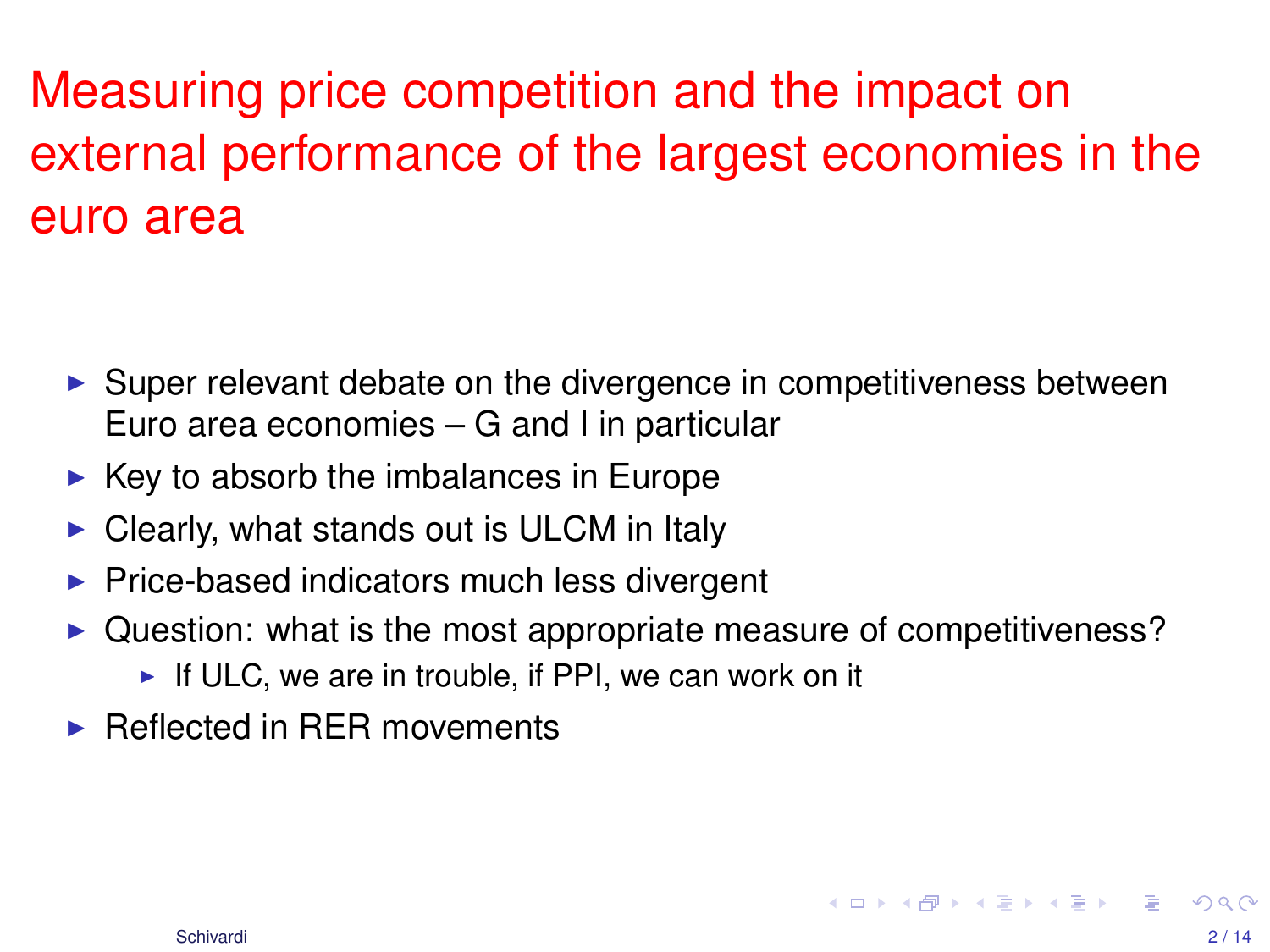#### **2. The indicators for the 4 largest economies in the euro area (a)**

Increasing divergence of indicators since the late 90s, notably in Italy...



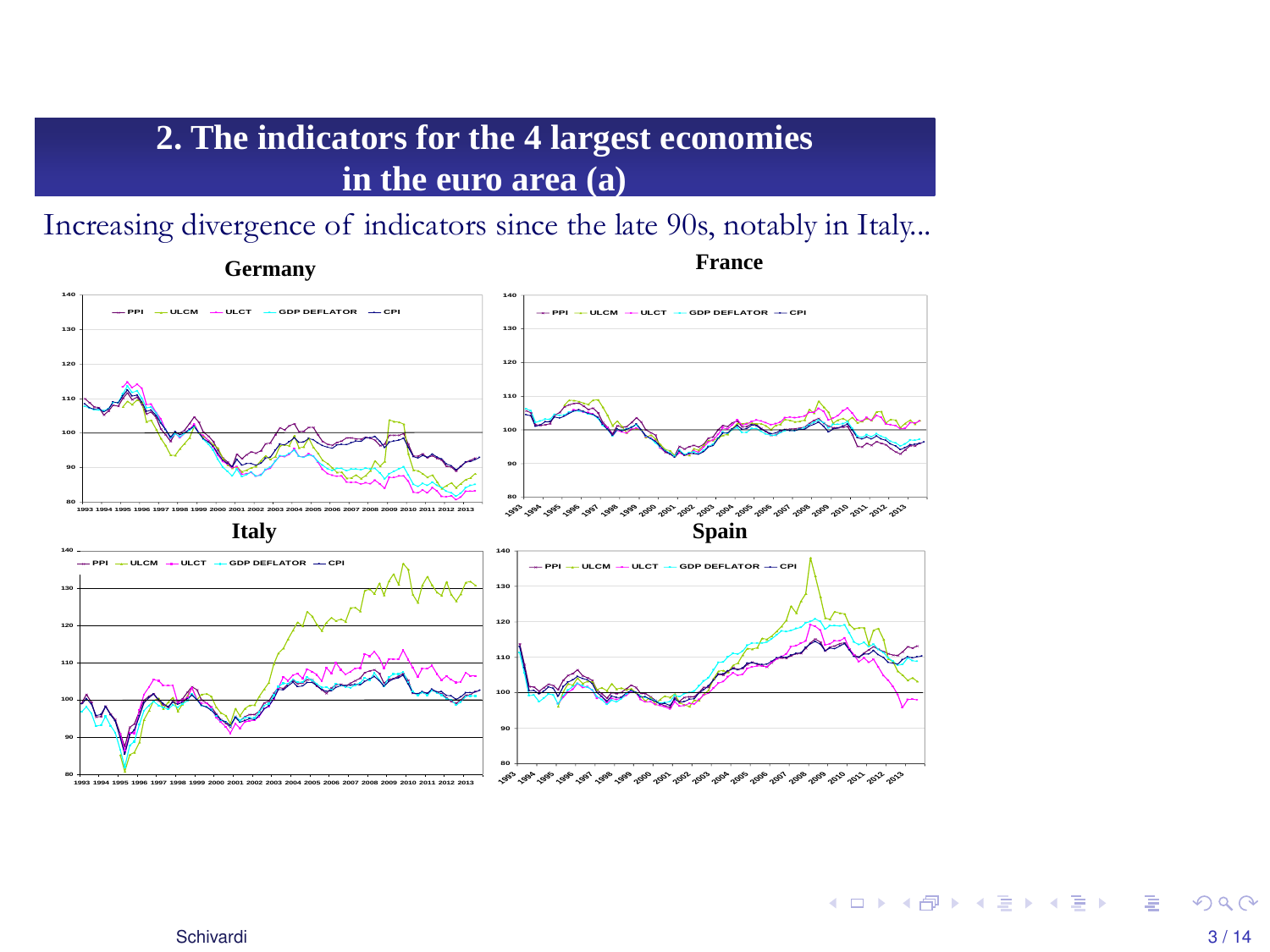### **2. The indicators for the 4 largest**

**economies in the euro area (b)**

**PPI-based REERs**



1995 1996 1997 1998 1999 2000 2001 2002 2003 2004 2005 2006 2007 2008 2009 2010 2011 2012 2013

Policy implications from alternative indicators may be largely different: **PPI-based REERs**: over the 1999-2007 period Italy lost **5.7 pp** in competitiveness, which have been almost fully recovered since (similar losses and gains are recorded on the basis of the other price-based indicators); the gap wrt Germany currently stands at **9.5 p.p**..

**ULCM-based REERs**: since 1999 Italy has lost **30.1 p.p.** in competitiveness; the gap wrt Germany is currently of **41.3 p.p**..

1 process for Italy could be unsustainable in If the conflicting behaviour of PPI- and ULCM-based indicators is due to diverging domestic labour costs and prices, it may signal an alarming build-up of cost pressures on Italian firms; the the long run.

 $A \cap B \rightarrow A \cap B \rightarrow A \cap B \rightarrow A \cap B \rightarrow A \cap B$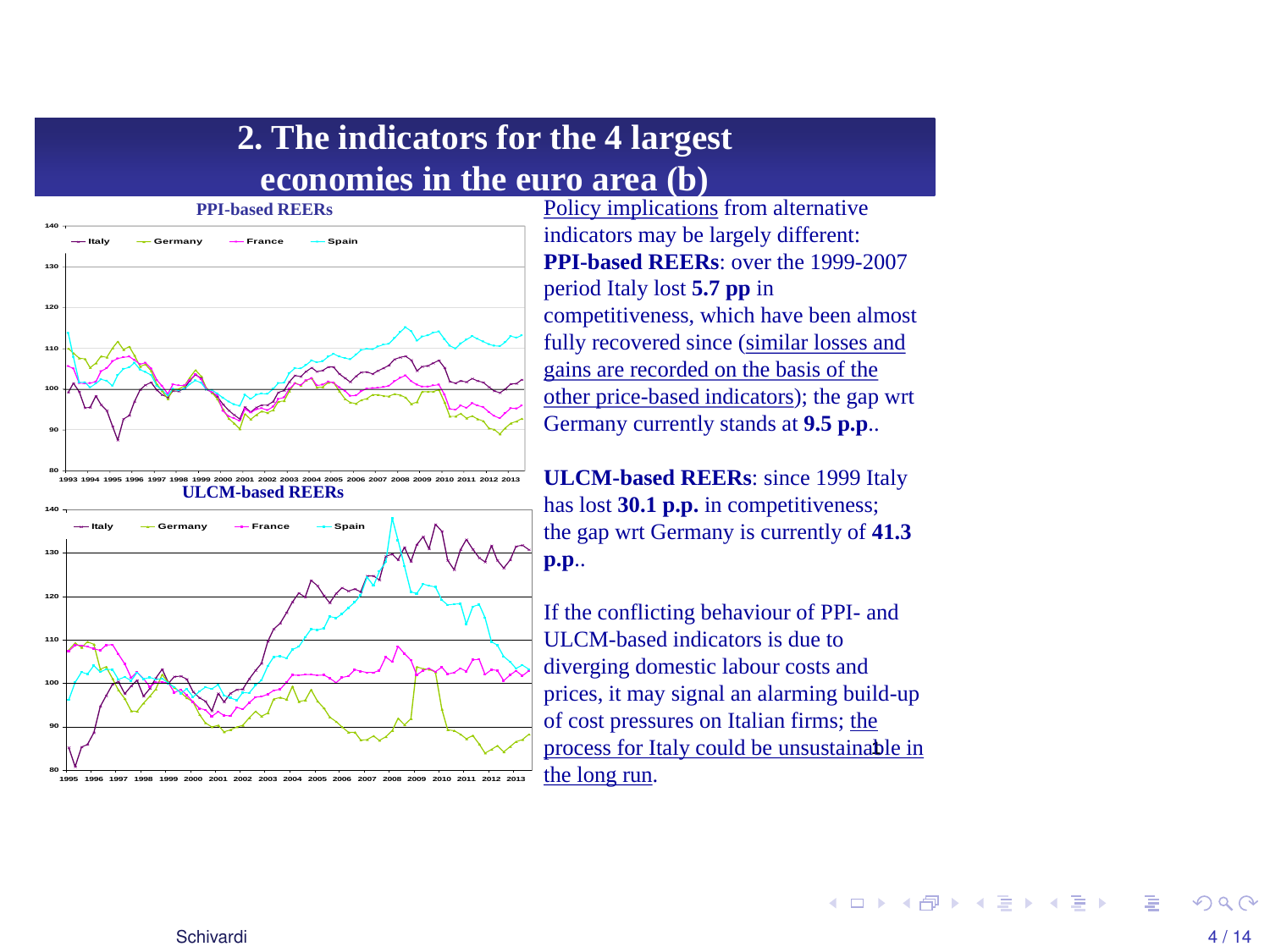## Is it a puzzle?

- $\blacktriangleright$  It looks so!
- <sup>I</sup> But within manufacturing, no misalignment between PPI and ULC in I and ES
- $\blacktriangleright$  Rather in G and F
- Given this, a simple simulation shows that one can obtain RER movements as in the data
- $\triangleright$  Moreover, price indicators explain exports better
- $\triangleright$  So, PPI more telling and the imbalance is manageable

イロン イ団 メイミン イヨン 一番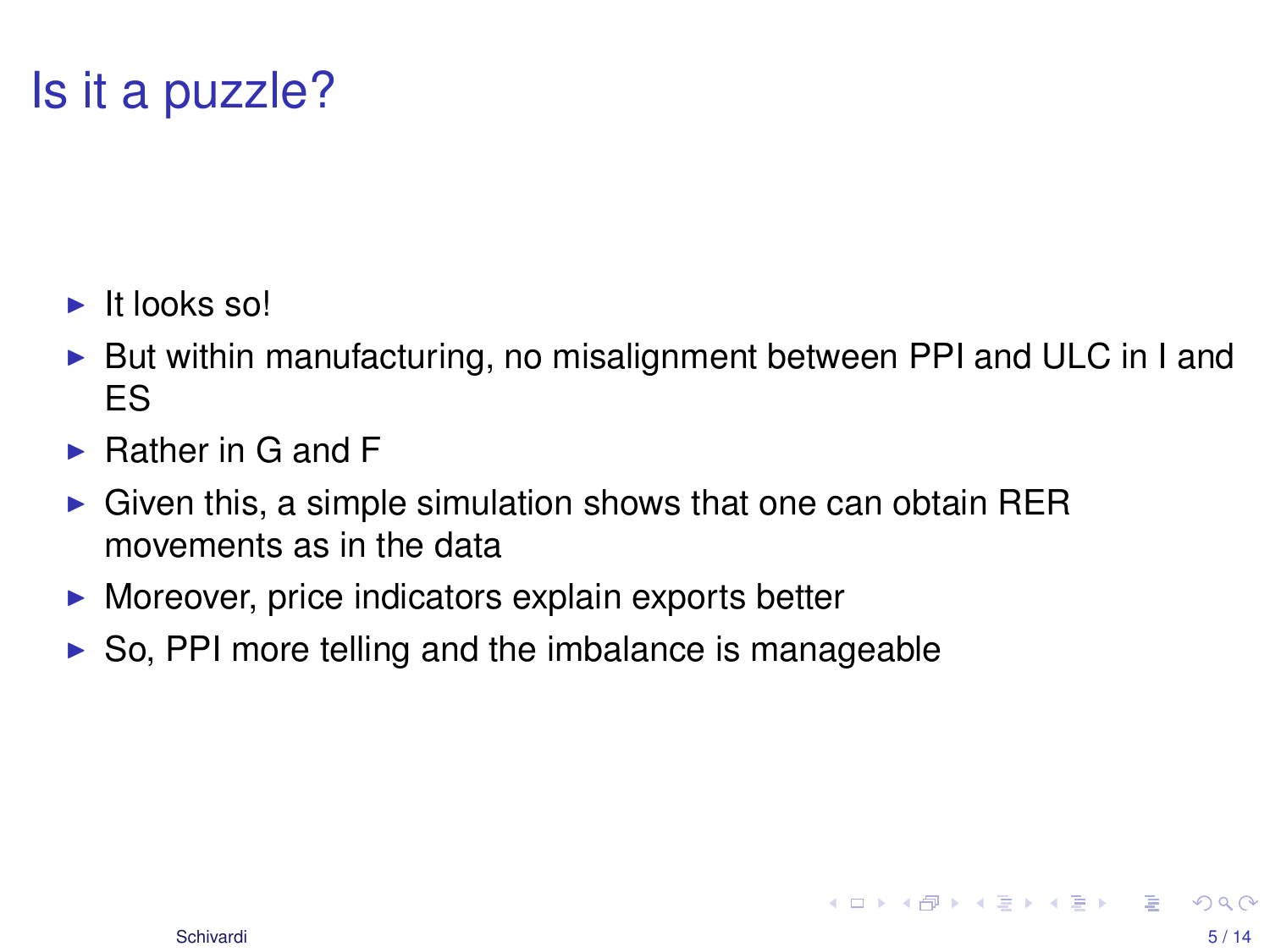#### **3. Focusing on Italy's puzzle: a)** *within country trends*









A visual inspection of producer price and labour cost developments in the manufacturing sectors over the past two decades, however, suggests a **comovement in Italy and in Spain** (with the exception of the recent years for the latter), **but not in Germany** (since the mid-2000s) **and in France**.

1

**K ロ ト K 伺 ト K ヨ ト K ヨ ト**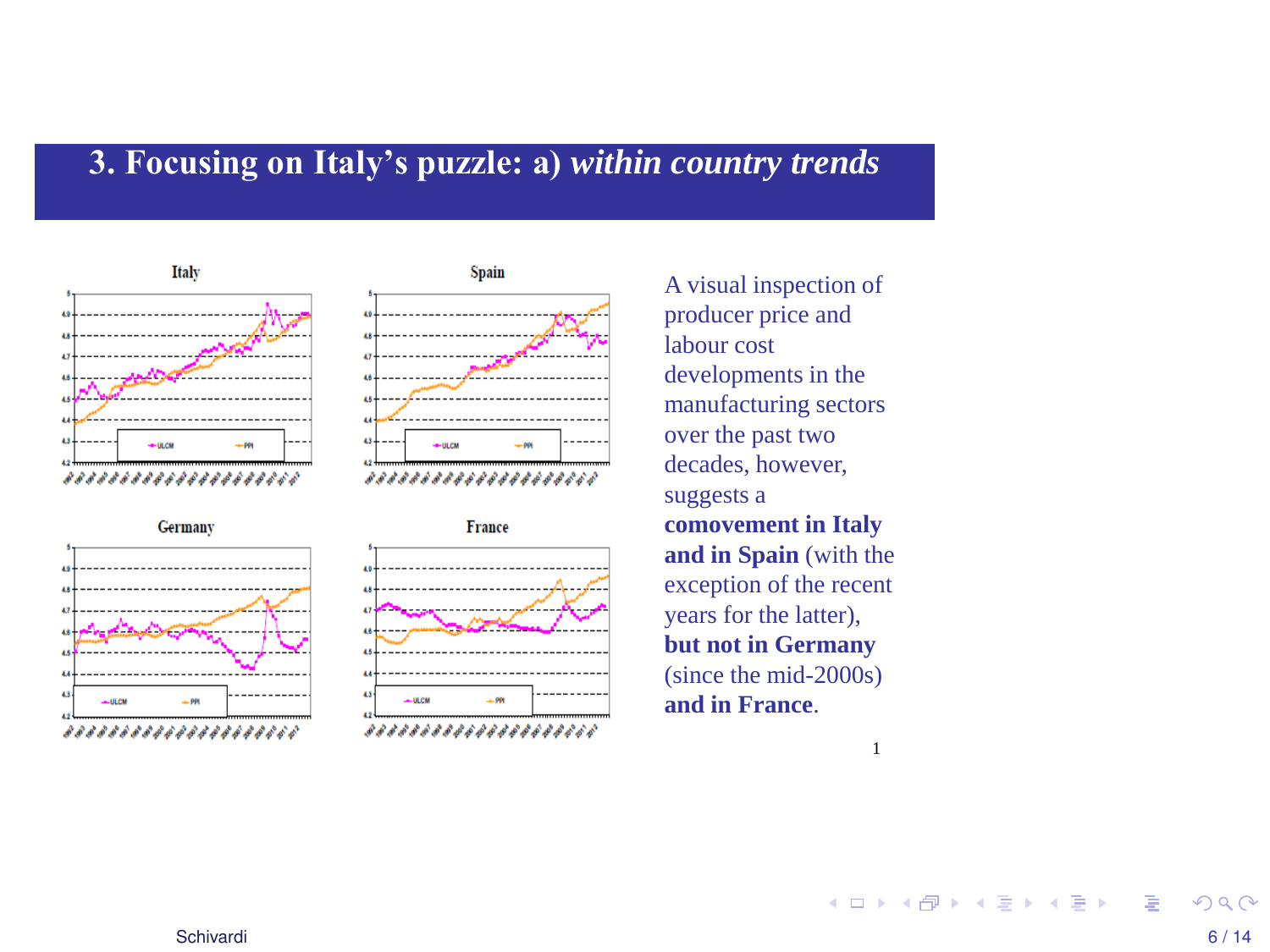## It is still a puzzle

- $\triangleright$  Simulation needs divergence in ULC and PPI somewhere
- $\triangleright$  Within manufacturing, the misalignment moves from I to G
- $\triangleright$  But it is still there, and still a something to explain
- $\blacktriangleright$  It would be important to elaborate more on this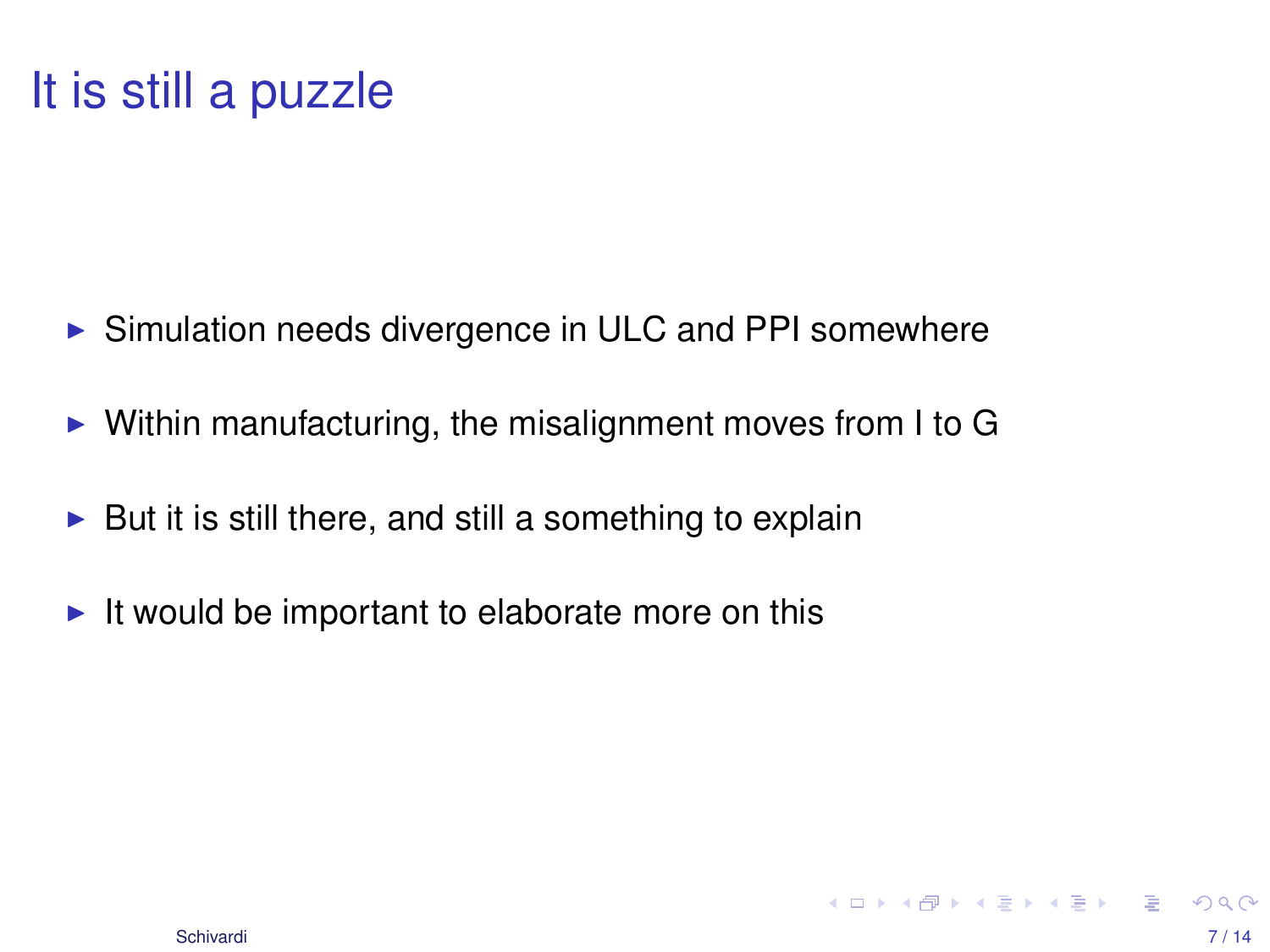## Where is the misalignment coming from?

- $\triangleright$  Data issues? Not mentioned in the presentation. ULC more elusive?
- If not a measurement issue, then it is an economic one
- $\triangleright$  Key to understand where it comes from and what its consequences are  $$ will be
	- ► German wage moderation? Dustmann et al., JEP 2014
	- $\blacktriangleright$  TFP but this is a cost factor
- At the end of the day, is the relevant gap 10% or 40%?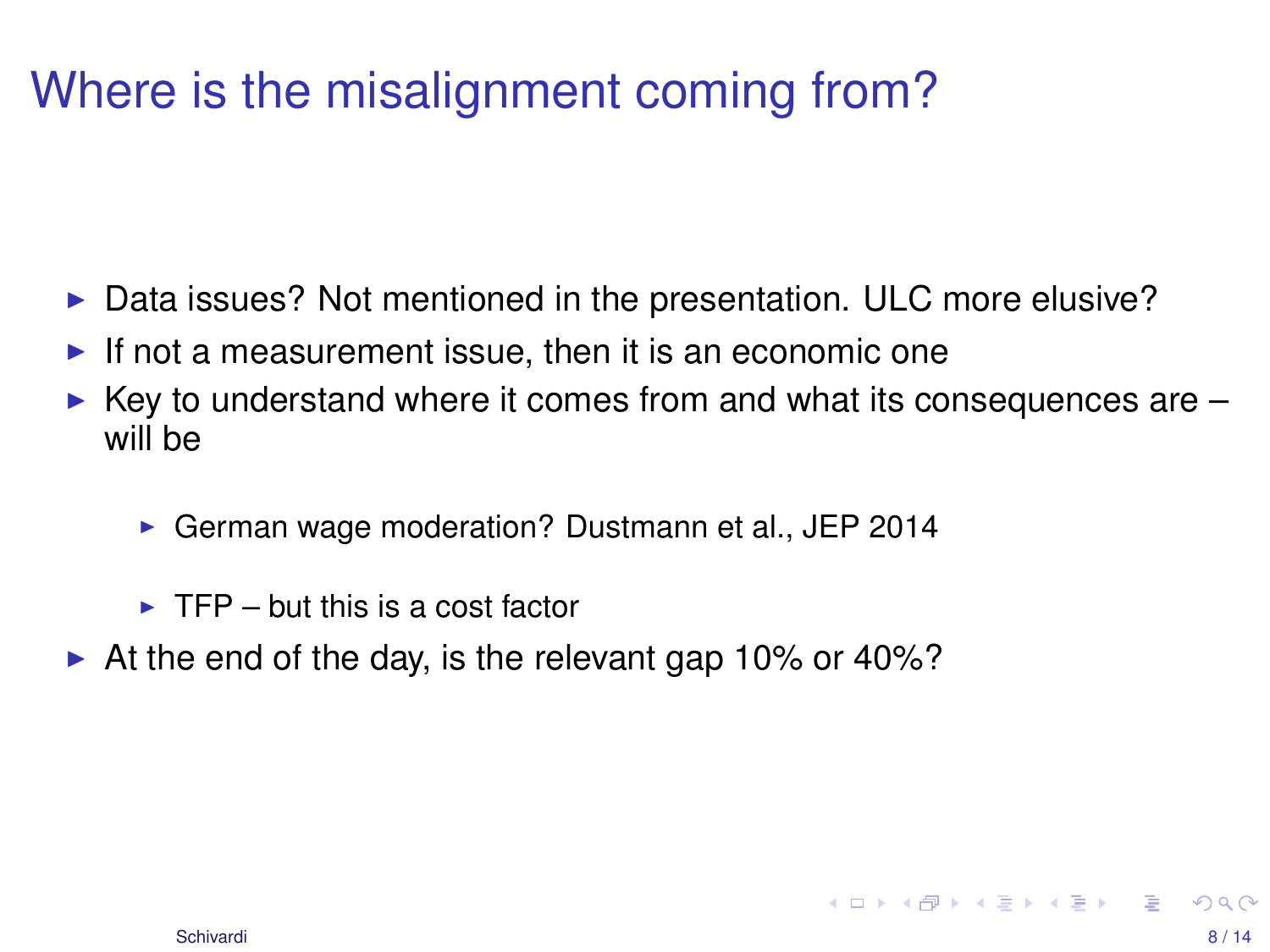## Firms and aggregate trade performance

- $\triangleright$  Margins approach: regress average export (intensive margin) and number of exporters (extensive margin) on explanatory variables
- $\triangleright$  Moment approach: regress the same export indicators on more moments of micro heterogeneity
- $\triangleright$  Very sympathetic: importance of higher moments of firms' characteristics distribution
- $\triangleright$  But I see the second as an extension to the first approach, rather than an alternative
- $\triangleright$  We are not using higher moments of the export distribution
- $\triangleright$  Trivializing: expand the set of explanatory variables to include dispersion and asymmetry of LP distribution

イロト イ団 トイヨ トイヨ トーヨー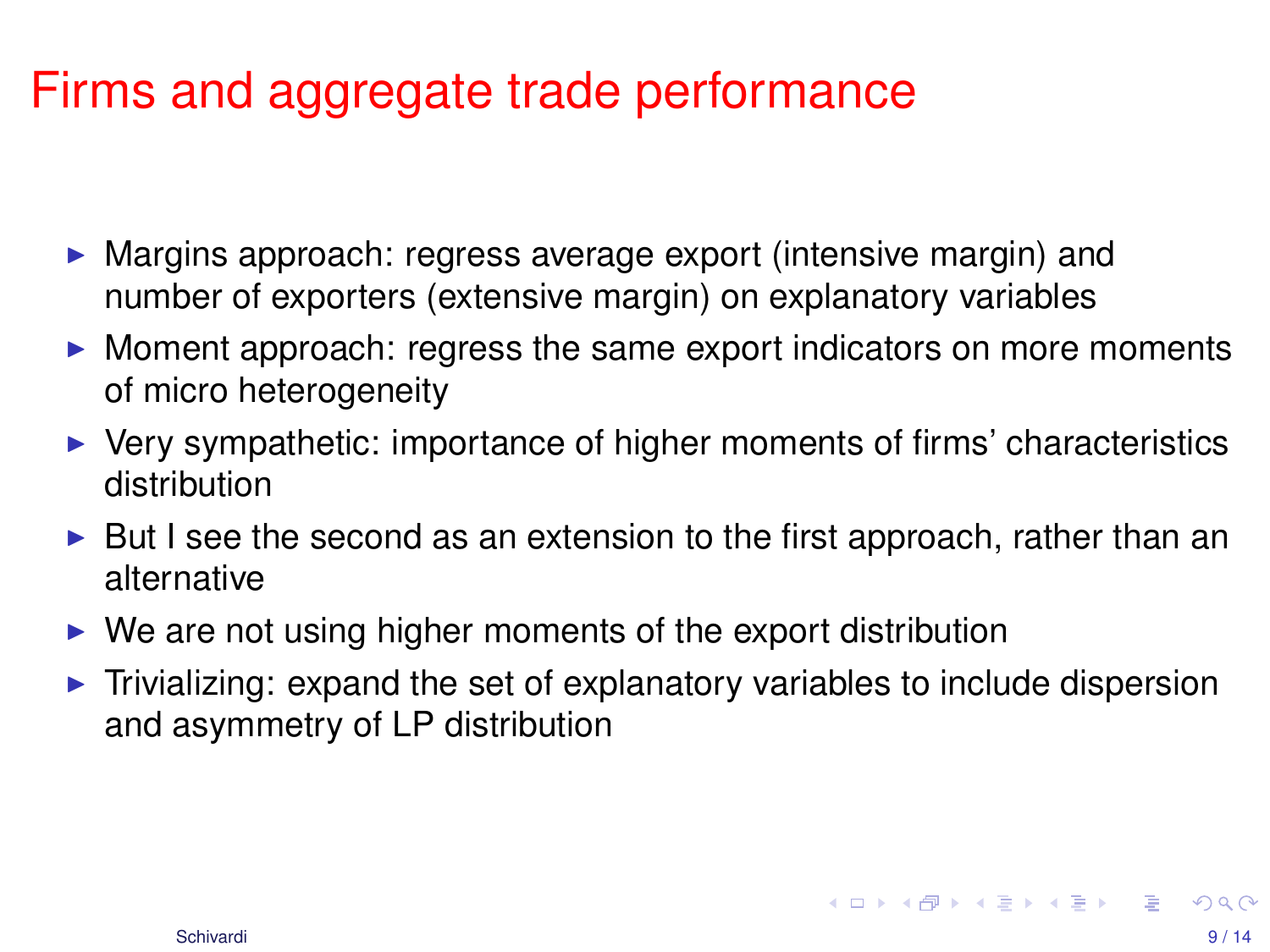## Measurement ahead of theory

- $\triangleright$  At the moment, little theoretical guidance on what to expect
- $\blacktriangleright$  This is really needed
- Das, Roberts and Tybout (2008): effects of higher moments depend on sectoral characteristics
	- $\triangleright$  Productivity distribution relative to the productivity threshold
- $\blacktriangleright$  Particularly for the extensive margin, unclear one can make "absolute" statements: they depend on the specific industry considered – role of fixed costs of exporting
- $\triangleright$  Sector dummies might not be enough

 $\mathbf{A} \cap \mathbf{B} \rightarrow \mathbf{A} \oplus \mathbf{B} \rightarrow \mathbf{A} \oplus \mathbf{B} \rightarrow \mathbf{B} \oplus \mathbf{B} \oplus \mathbf{B} \oplus \mathbf{B} \oplus \mathbf{B} \oplus \mathbf{B} \oplus \mathbf{B} \oplus \mathbf{B} \oplus \mathbf{B} \oplus \mathbf{B} \oplus \mathbf{B} \oplus \mathbf{B} \oplus \mathbf{B} \oplus \mathbf{B} \oplus \mathbf{B} \oplus \mathbf{B} \oplus \mathbf{B} \oplus \mathbf{B} \oplus \mathbf{B} \opl$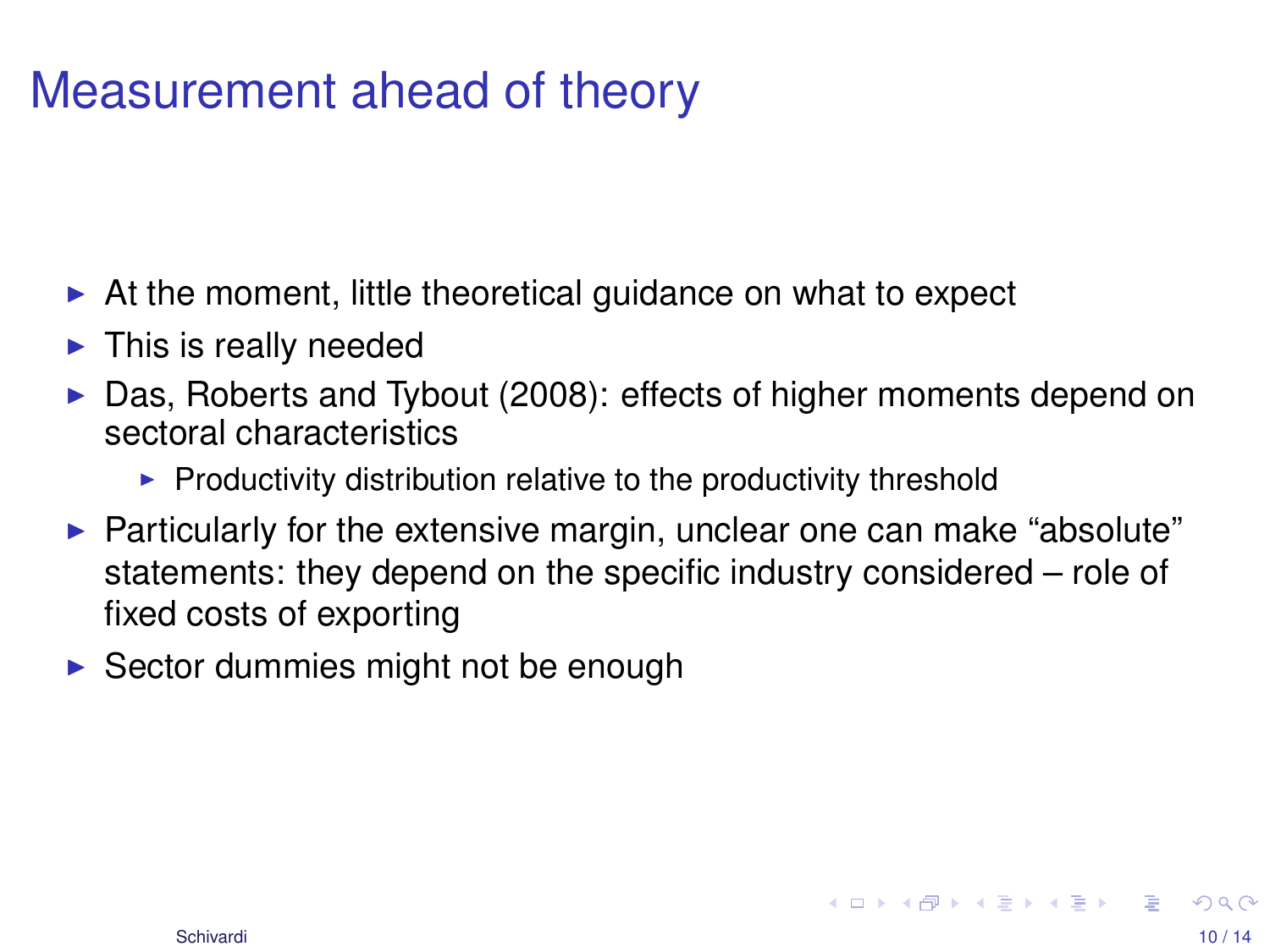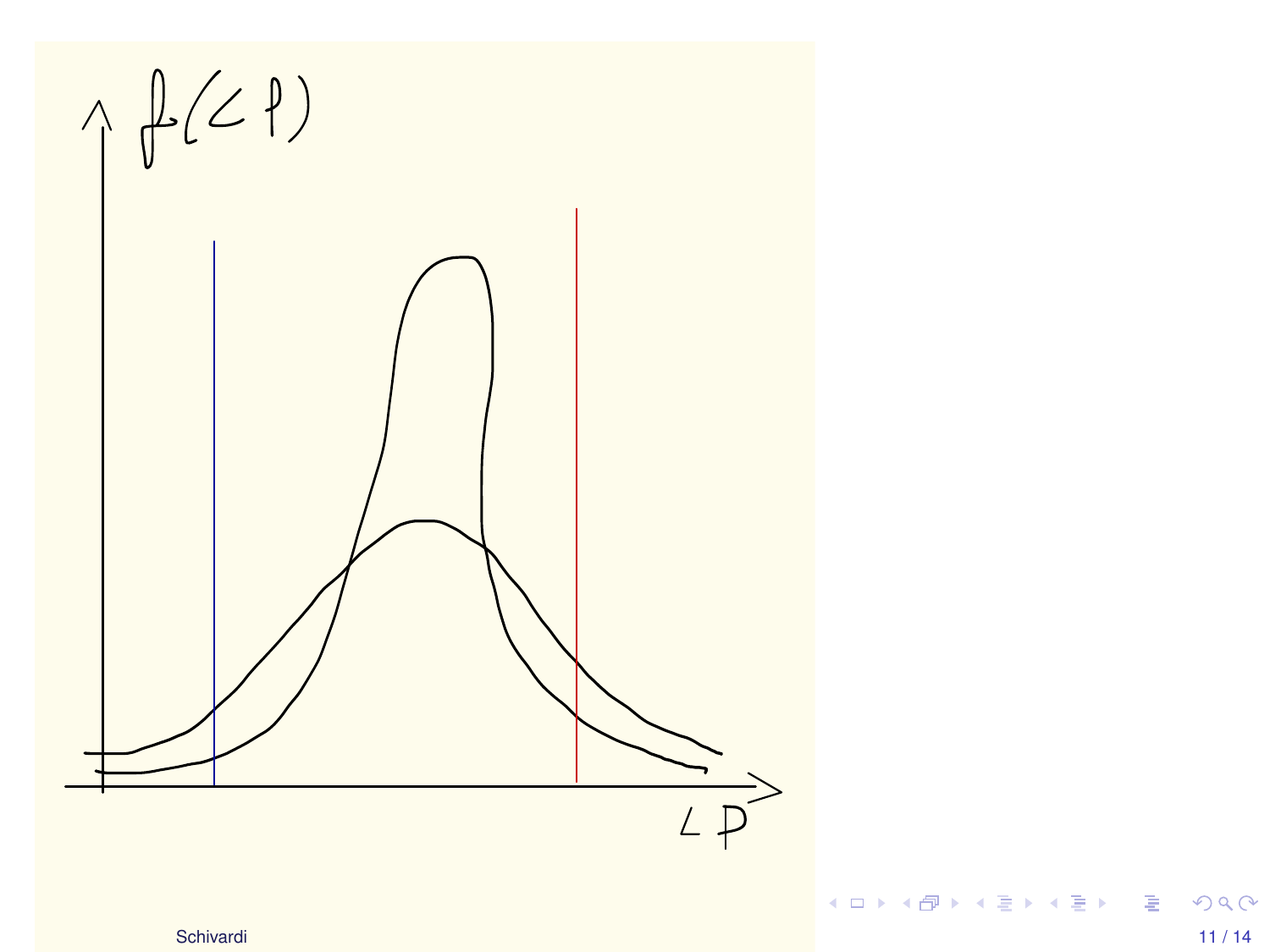## What should we expect from higher moments?

- $\blacktriangleright$  Is something like this going on when considering different countries/sectors?
- $\blacktriangleright$  Mean productivity "boring", but uncontroversial: higher productivity, higher export (at least in theory...)
- $\triangleright$  Not clear that the same statement can be made in general for higher moments
- $\triangleright$  This is why specifying the underling mechanisms seems key for the research agenda
- $\blacktriangleright$  In particular, no intuition about asymmetry

イロト イ団 トイミト イミト ニヨー りなび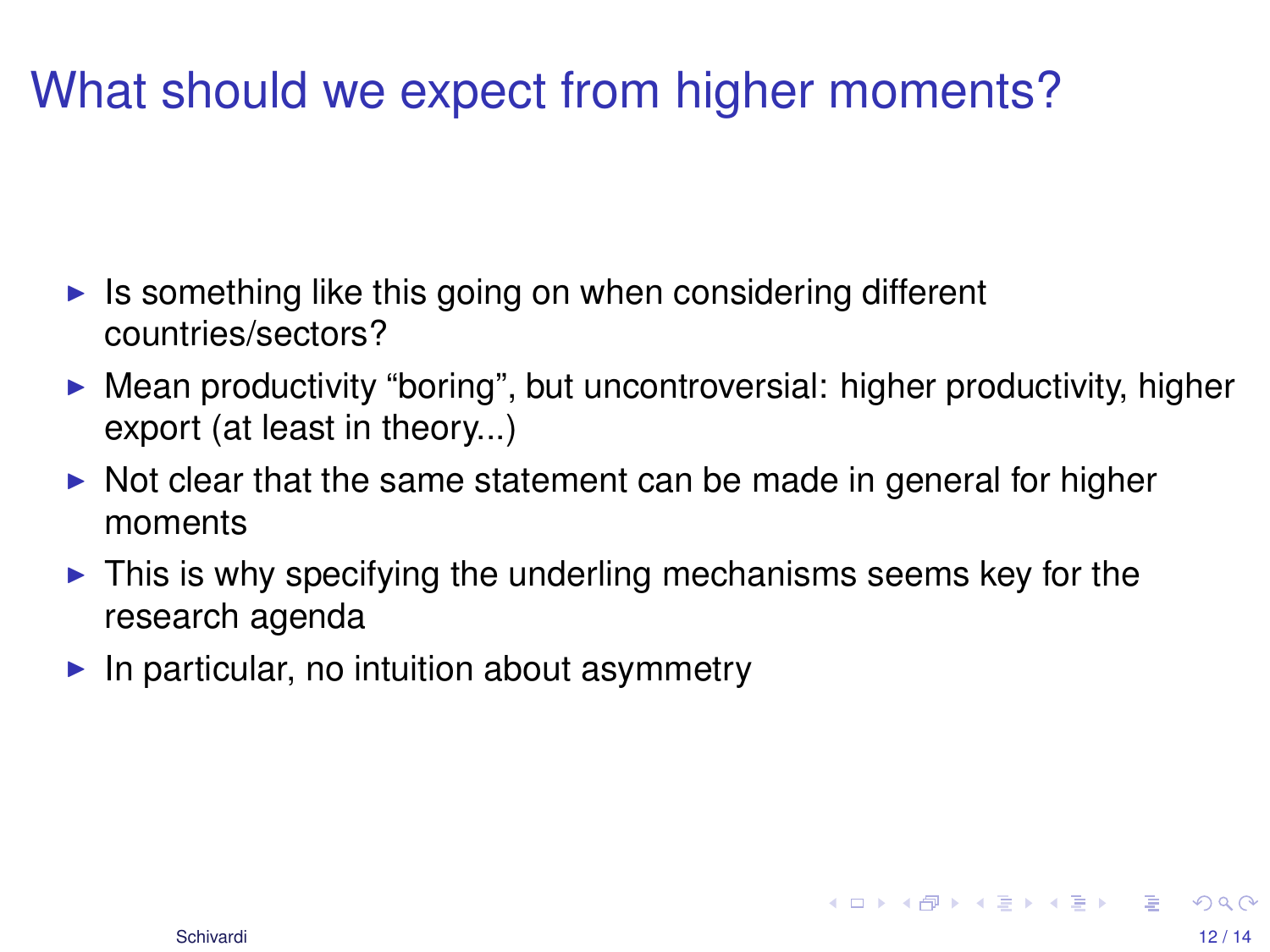#### From micro to macro

- $\triangleright$  The paper tells us that micro moments matter to explain macro results
- But we still need the micro moments to perform the exercise
- At that point, one can go directly for a micro analysis and aggregate ex post
- $\blacktriangleright$  It would be different if we could proxy micro moments directly in the aggregate data
- ► Bad news for society, good news for applied micro scholars  $\ddot{\smile}$
- $\blacktriangleright$  Micro data are needed

KO KARA KE KA EKARA